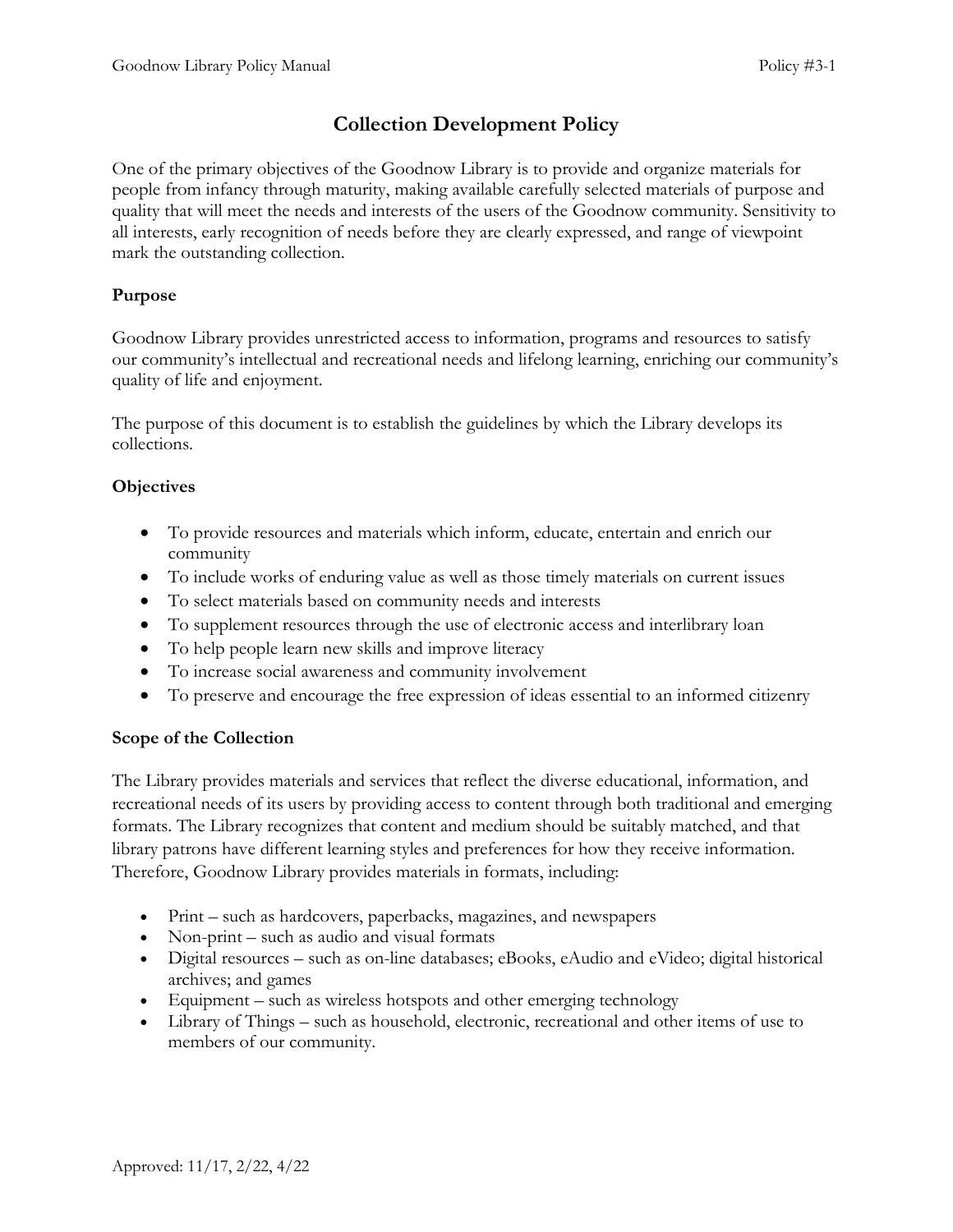## **Responsibility**

The Board of Library Trustees has the ultimate legal responsibility for the library's collection. Collection development and management activities are administered by the Library Director and implemented by staff in various departments.

### **Selection Guidelines**

All or some of the following criteria may be considered when adding new items to the collection:

- Accuracy, timeliness, format durability and ease of use
- Cultural significance and critical acclaim
- Current or historical significance of author or subject
- Diversity of viewpoint
- Literary merit
- Price and availability
- Public appeal or local interest
- Relevance to the present and potential needs to the community

Professional and special materials, such as legal, medical, and religious works, are purchased if they are of general interest.

The Library does not purchase textbooks to support educational curriculums. Textbooks may be added to the collection if they provide the best or only source of information on a subject, or to complement an existing area with another perspective.

Periodicals are added to the collection on the basis of relevance and community interest.

Technology is selected upon usefulness, interest, and the broadness of its implications and importance.

Audiovisual material is added to the Library's collection with consideration to patron demand and budget constraints. The Library acquires this material primarily in the most popular format.

All criteria need not be met for purchase consideration.

### **Children's Department**

The Children's Department offers developmentally appropriate materials that meet the informational and recreational needs of children ages birth through twelve.

The Children's Department maintains a collection that is balanced, relevant, and of appropriate size, quality, and diversity to suit the needs of our users. To ensure that all parts of the collection are appropriate and well-chosen, the children's librarians consult professional review sources before purchase. The children's librarians also rely on the recommendations of library users.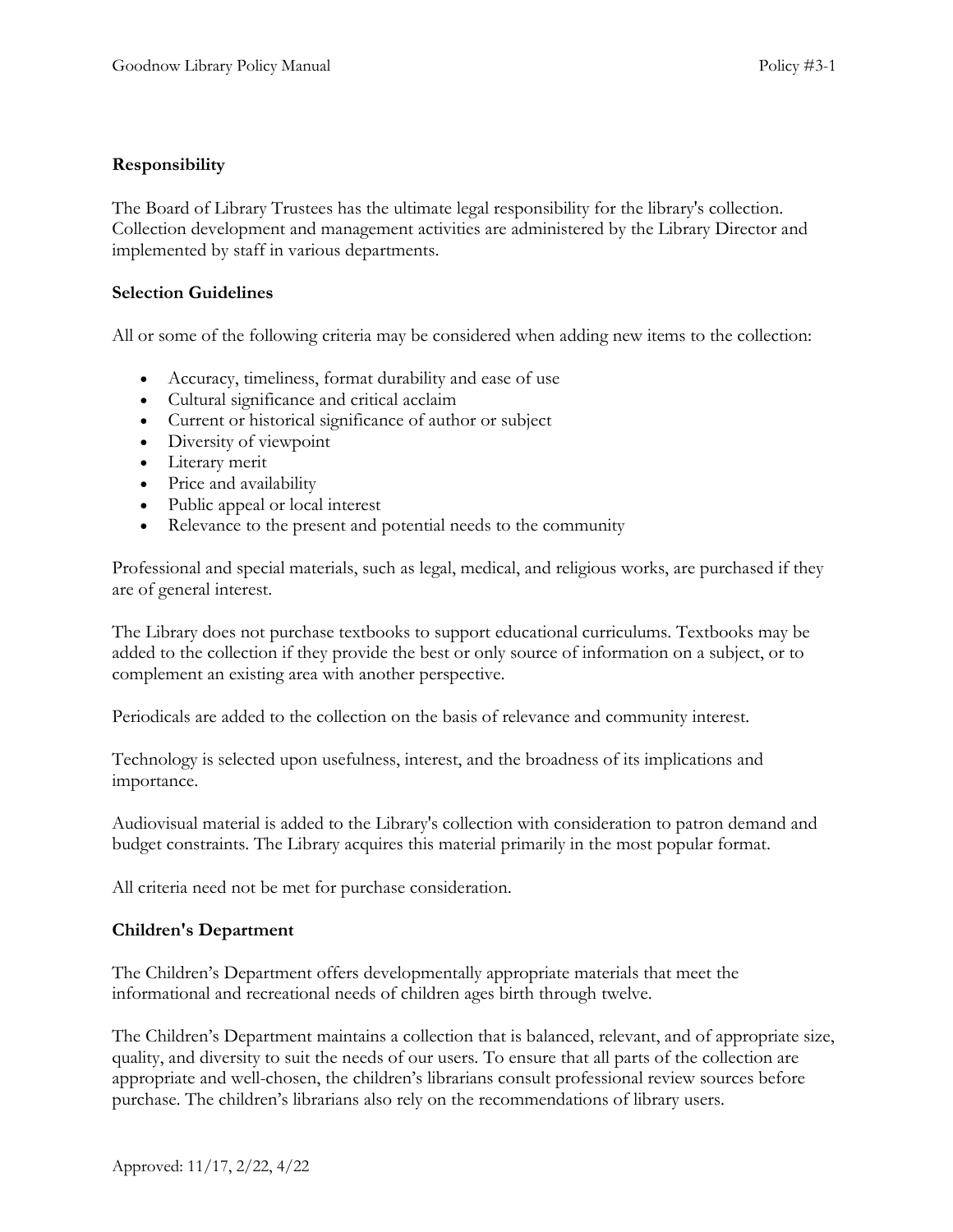Some materials in the Children's Collection might not be considered appropriate by all adults for all children. Each child and his or her parent or caregiver decides what material is suitable for that child to read. While some books are too mature for one child, other children may be ready for them.

## **Teen Room**

The Teen Room offers developmentally appropriate materials that meet the informational and recreational needs of preteens and teenagers ages twelve to eighteen.

The Teen Room maintains a collection that is balanced, relevant, and of appropriate size, quality, and diversity to suit the needs of our users. To ensure that all parts of the collection are appropriate and well-chosen, the teen librarian consults professional review sources before purchase, but also relies on the recommendations of library users.

Some materials in the Teen Services Collection might not be considered appropriate by all adults for all teenagers. Each teen and his or her parent or caregiver decides what material is suitable for that teen to read. While some books are too mature for one teen, other teens may be ready for them.

## **Collection Maintenance**

In order to provide the best service to our community the collection is regularly evaluated. To keep the collection fresh and relevant the Library maintains a schedule of evaluation.

The following is the criteria for withdrawal from the collection:

- Items are worn, stained or damaged beyond repair
- Items are out of date, contain inaccurate data or are not historically significant
- New, more current or more comprehensive resources are available
- A more desirable format of the content is available
- Duplication
- Low circulation

Items removed from the collection are donated or disposed of properly.

Currently useful items withdrawn by reason of condition, loss or damage will be considered for replacement, but may not always be replaced, or may not be replaced in the same format.

### **Patron Suggestions**

Suggestions are welcome and we will consider all requests from Sudbury residents using the same selection criteria that we use for the collection.

If an item is unavailable for purchase, or does not fulfill our selection criteria, we will attempt to obtain the item via Interlibrary Loan to the best of our ability.